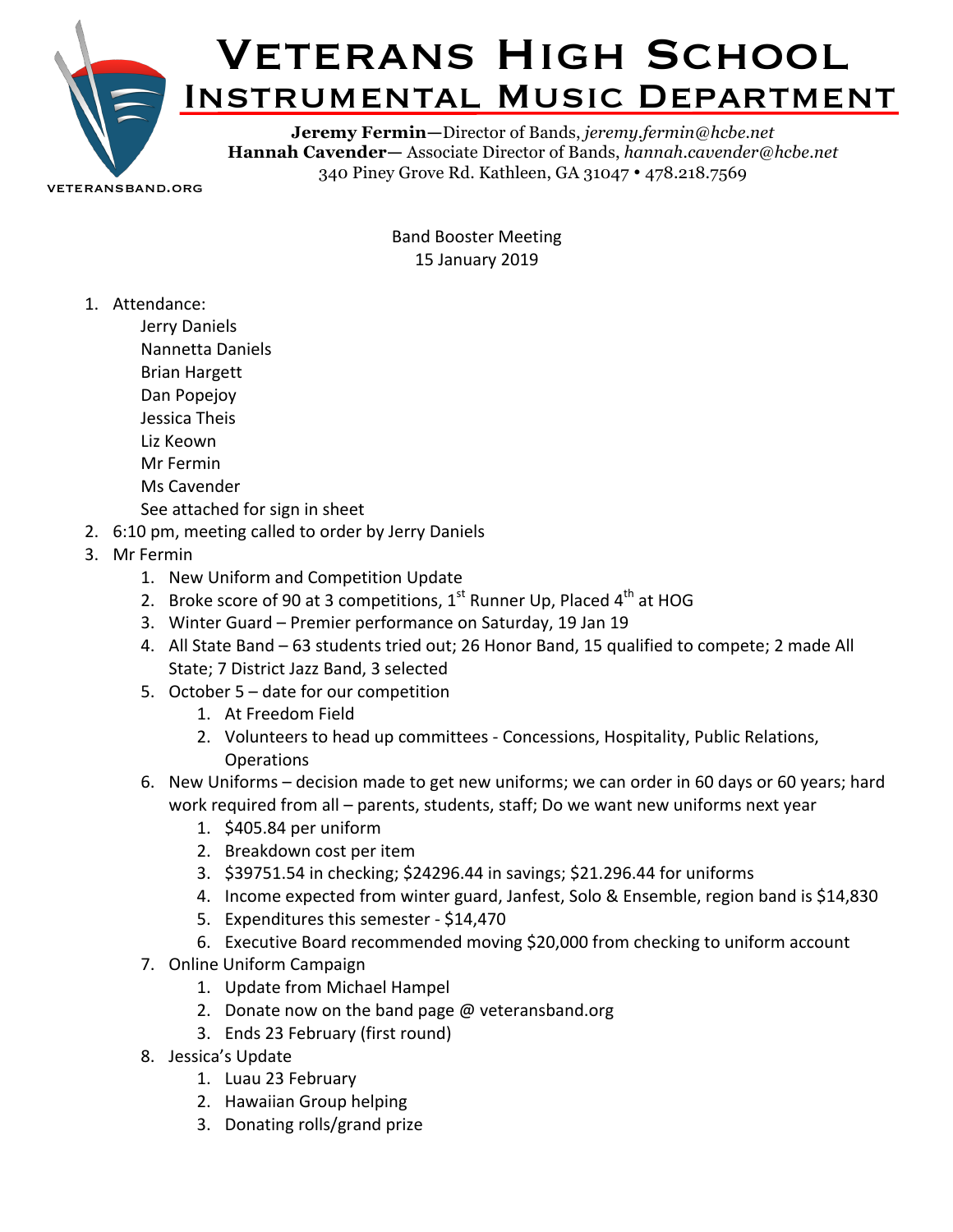- 4. Looking for a location
- 5. 2 dinner times
- 6. \$20-35 per ticket (meal and 1 entry into grand prize drawing)
- 7. Silent Auctions
- 8. Hula Dancers
- 9. Traditional Hawaiian meal and dessert
- 9. Slide Show Presentation
- 10. Mr Fermin thanks to all for coming out
- 11. New Band Fees
	- 1. \$250 band fee for past few years
	- 2. \$100 rental fee (cleaning)
	- 3. \$40 one time shoe fee (black shoes)
	- 4. New band fee \$390, payments
		- 1. March \$140 due
		- 2. Spring Training \$100 due
		- 3. Band Camo \$75 due
		- 4. August  $$75$  due
		- 5. September balance due
	- 5. Uniforms order must be placed by March 30; 165 days deliverable (mid-September); use summer uniforms for August games
	- 6. Want uniforms by  $1^{st}$  competition (end of September)
	- 7. If money not raised, (1) place order once funds are available and hope they arrive in time or (2) postpone ordering for 2020 season
- 12. President Action item to decide on: What amount from checking should be transferred and allocated to new uniforms?
	- 1. Board recommends \$20K
	- 2. Motion from floor needed
	- 3. Question from booster why not more, like \$30K; too much per Board
	- 4. Question: Can we have status at future meetings? Yes, February and March
	- 5. Question: Can we "borrow" from checking if we need additional \$5K? per Mr Fermin, need to keep \$15K in checking for expenses
	- 6. Question: Can we postpone decision till after the fundraiser?
	- 7. Question: Any way to get payments that are overdue? Only options now are not exempting exams and not walking at graduation if fees not paid
	- 8. Question: Can they join next year if they didn't pay fees last year? Mr Fermin will reevaluate
	- 9. Question: Can we transfer \$25K and keep \$15K in checking and pay it back?
	- 10. Motion made to transfer \$25K for now; re-evaluate after luau; if \$\$ not needed, transfer \$5K back to checking; motion passed (all but 2 attendees voted yes)
	- 11. MOTION passed to transfer \$25K to uniform account
- 13. Chocolate fundraiser per Jessica, right now BMS is selling chocolate and we don't want to compete with their band fundraiser; we can sell after BMS' fundraiser is over and after luau
	- 1. Question: can we sell chocolate at bus ramp? Per school board, no food items can be sold before breakfast or  $1<sup>st</sup>$  period, before or after lunch
	- 2. Question: Do we have to sell World's Finest Chocolate? No
- 14. Other questions
	- 1. The first payment of \$140? That is for the bibbers and shoes